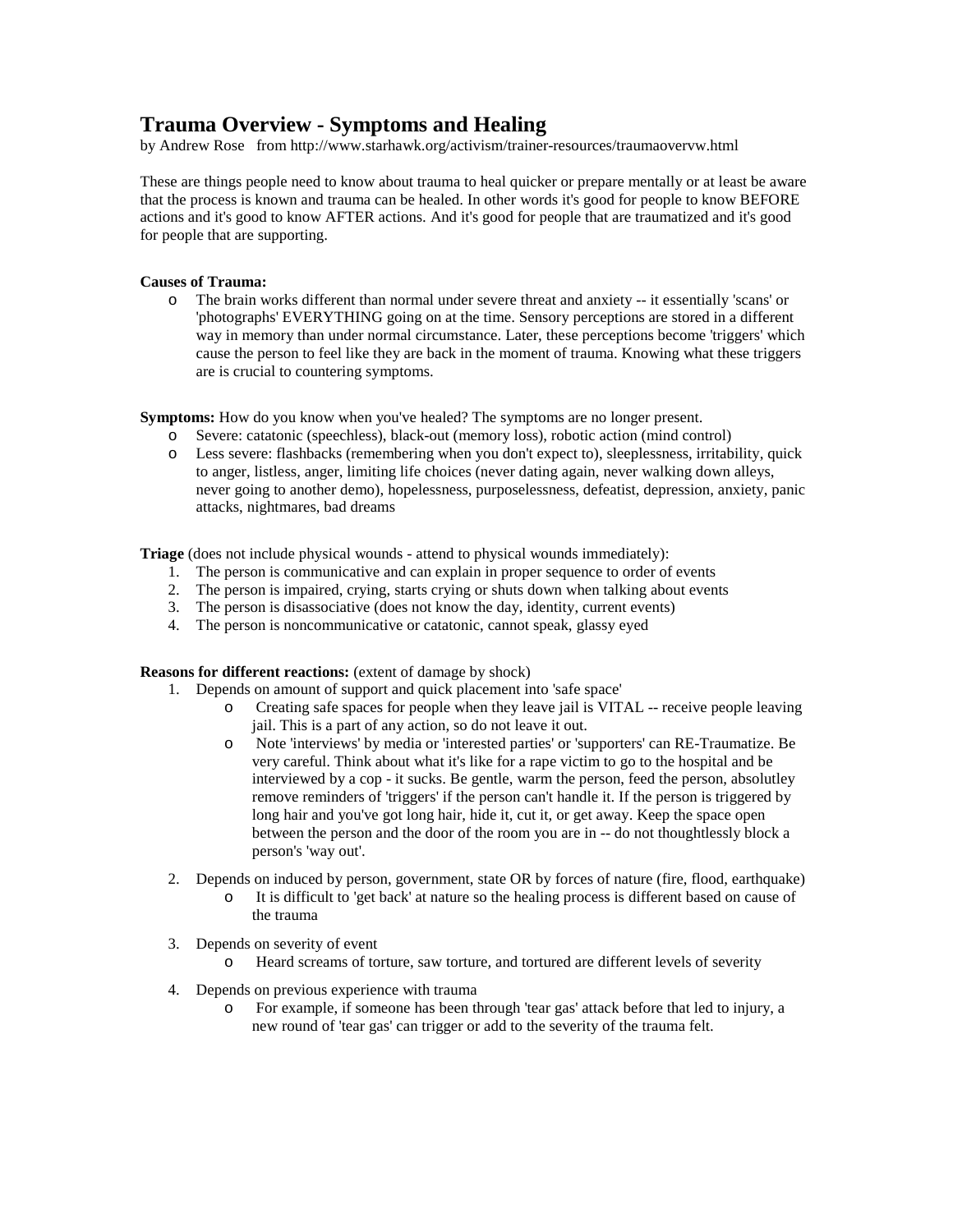### **Stages:**

- 1. Shock, induced by life threatening or perception of life threat or witnessing life threat
- 2. Compensation (anger or denial) can last decades or moments, it will be shorter if people know what's going on.
	- o Means the person is waiting for someone to do something or something to happen to someone before 'resolution' -- this may mean someone is jailed or killed, or a house is rebuilt, or 'justice is done'
	- o Often people stay in this stage (men especially may not cry openly) and sometimes you may hear "I can't start crying because if I start I'll never stop" which people believe, but it turns out that they do eventually stop crying.
	- o It is important to know that healing does not begin with anyone else than the person needing to be healed.
- 3. Mourning (sadness) -- acknowledging loss
	- o Looks like crying, sounds like crying, is crying -- essentially, we honestly acknowledge what we've lost. This can be done like "I lost me sense of safety in the universe", "my sense of justice", "my sense that the universe is fair", "my trust in humankind", "my trust in decency", "my faith in God", "my dignity", "my body safety", "my purity", "my trust in activists", "my trust of myself" -- all of it, the more the better -- if you are crying your eyes out you're healing.
- 4. Reconnection healing. Studies show rape survivors and demilitarized soldiers that go on to recount their experience, help others cope, testify, etc. eventually loose symptoms. Reflection on events is 'boring' rather than emotional.
	- o Having hobbies, meeting with people for mutual support, working, "getting on with it" sort of stuff (brainstorm -- things to do besides being traumatized) - only at this stage is it truly safe for a person to confront perpetrators, or do media truth telling, or participate in other people's healing.

## **Trauma debriefing:**

SAFETY FIRST - if you are not clear about your care and concern for the person, or you are in it for anything besides healing, don't bother - you will possibly do more harm than good. Be centered, be healed yourself, do not do this work if you are traumatized unless you are well into reconnection and won't damage yourself.

**HEALERS BEWARE - you will be taking "energy" from the person - you need to pass that through your body - do not hold onto the others person's story or emotions - do not retell stories - let them pass from your memory. When you shit, meditate on the "bad energy" leaving your body and going into mother earth, who is generous enough and compassionate enough to take it. If you start to have bad dreams or other symptoms**

GET HELP YOURSELF. I started dreaming about houses burning after listening to Kosova eviction stories - that's the time to stop and heal.

Do this work away from action, in a place where no further trauma possibility exists if at all possible. Possibly match genders, age, language - if you are using an interpreter MAKE SURE the interpreter knows everything in this note - do not use an interpreter with an alterior motive (some Yugoslavian mothers were demanding that their raped daughters "tell the doctor how you were raped" etc. be very careful with interpreters)

Essentially the debrief does two things - it gives the person an opportunity to discover their triggers and it gives the helper a chance to teach some coping skills.

Use the phrase "back then", "at that time", 'when it happened" over and over. You are establishing a clear division between past and now.